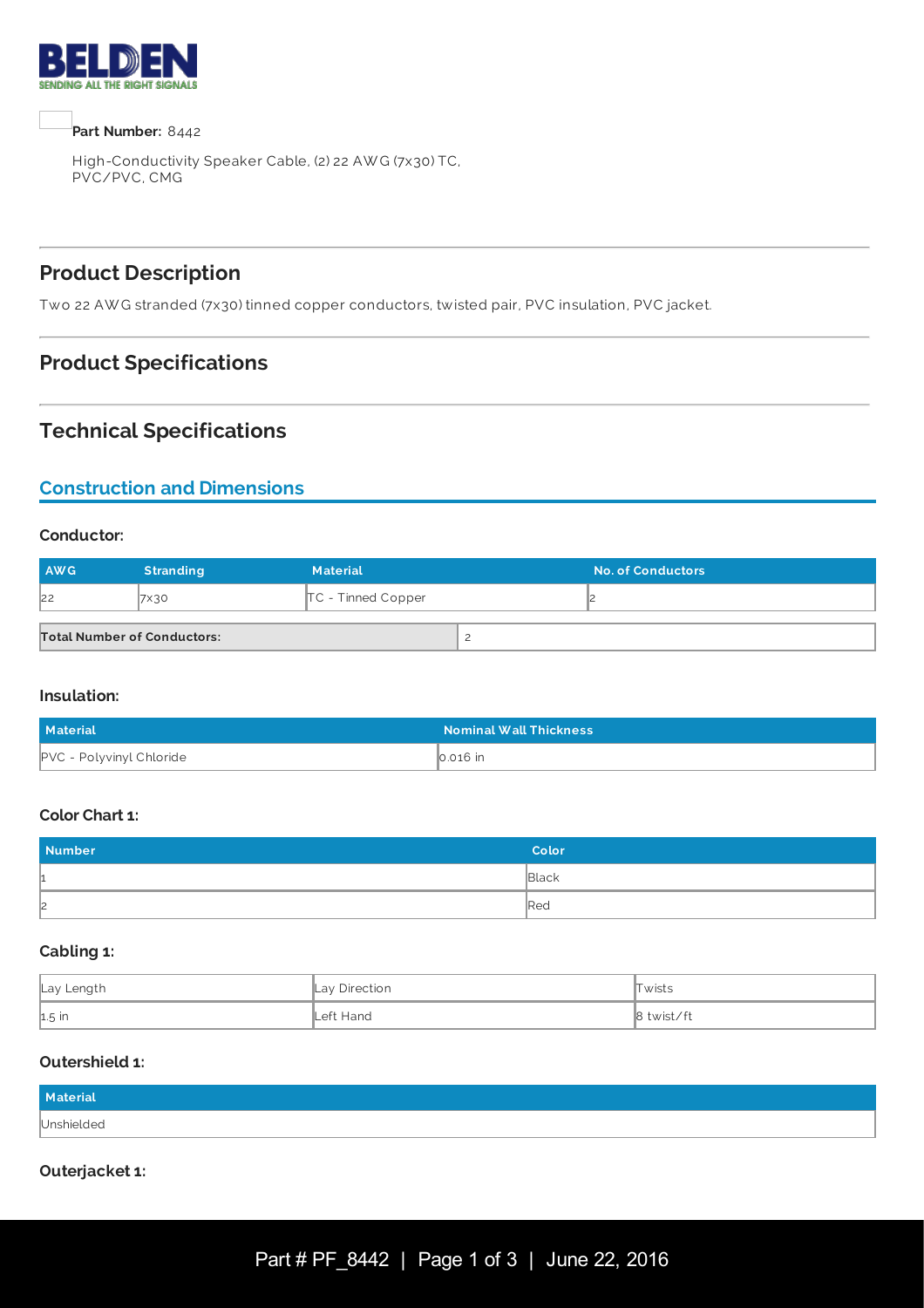| <b>Material</b>                 | <b>Nominal Diameter</b> | <b>Nominal Wall Thickness</b> |
|---------------------------------|-------------------------|-------------------------------|
| <b>PVC</b> - Polyvinyl Chloride | ∥0.17 in                | $\vert$ 0.025 $\vert$ in      |

### **Electrical Characteristics**

#### **Conductor DCR:**

| Nominal Conductor DCR |  |
|-----------------------|--|
| 15.6 Ohm/1000ft       |  |

#### **Capacitance:**

| Nom. Capacitance Conductor to Conductor |  |
|-----------------------------------------|--|
| $\beta$ o p $F/ft$                      |  |

#### **Current:**

| <b>Element</b>       | Max. Recommended Current [A]          |
|----------------------|---------------------------------------|
| 10C Temperature Rise | 2.9 Amps per conductor @ 25°C ambient |

#### **Inductance:**

| Nominal Inductance |  |
|--------------------|--|
| $0.2 \mu H / ft$   |  |

#### **Voltage:**

| UL Voltage Rating |  |
|-------------------|--|
| 300 V RMS         |  |

# **Use**

| <b>Suitability - Indoor:</b>            | Yes    |
|-----------------------------------------|--------|
| <b>Max Recommended Pulling Tension:</b> | 18 lbs |

# **Safety**

| <b>CSA Flammability:</b> | $-$<br>┚           |
|--------------------------|--------------------|
| <b>UL Flammability:</b>  | UL1685 FT4 Loading |

# **Temperature Range**

| <b>Operating Temp Range:</b> |  |
|------------------------------|--|
|                              |  |

# **Mechanical Characteristics**

| Min Bend Radius/Minor Axis: |       |
|-----------------------------|-------|
|                             | 75 in |